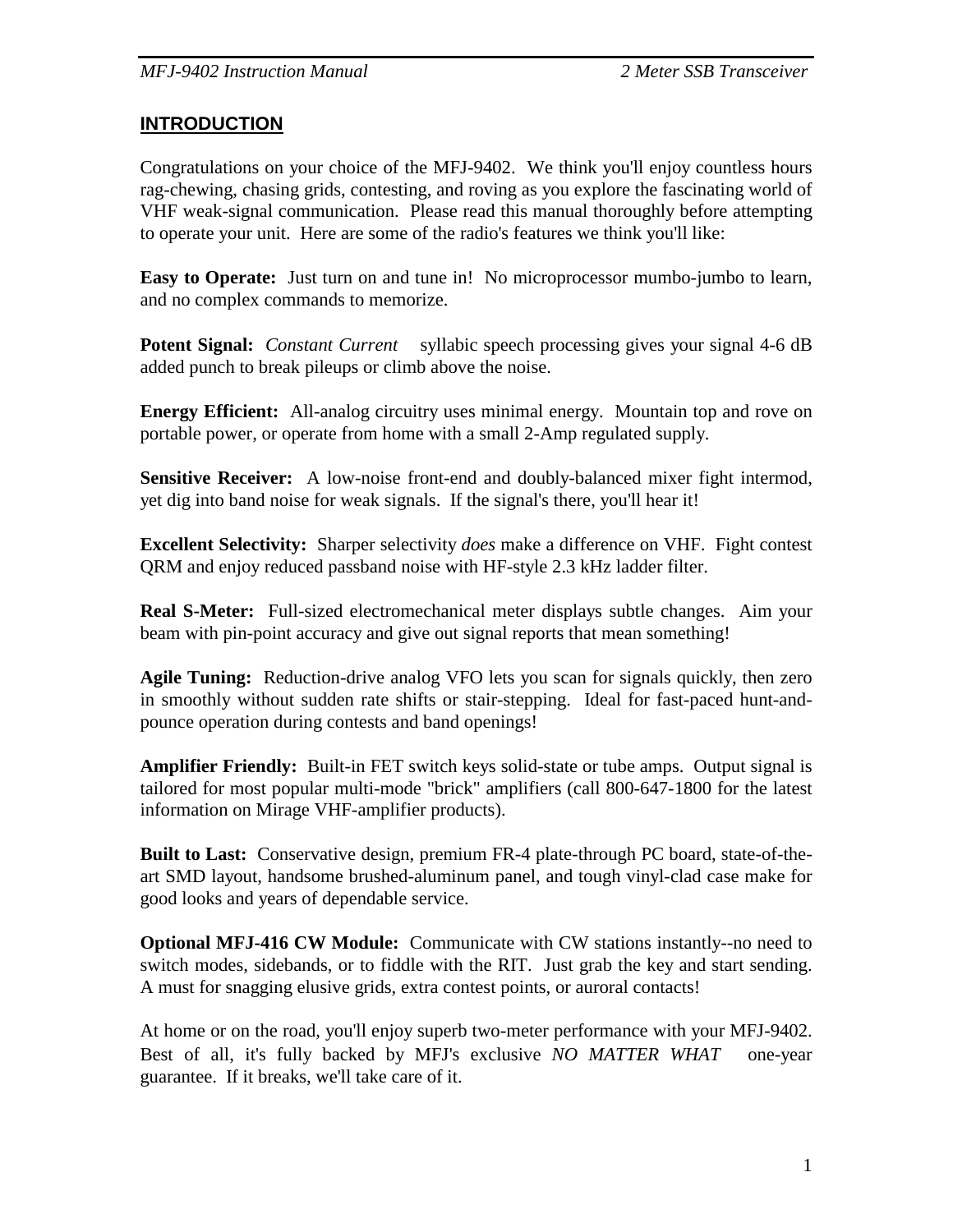### **GENERAL DESCRIPTION**

The MFJ-9402 is a compact and economical SSB transceiver designed especially for fixed or portable communication in the weak-signal segment of the two-meter band. Although normally configured for USB voice communication, the MFJ-9402 will also operate on CW with the addition of the MFJ-416 semi-QSK CW-adapter module. Energy-efficient analog circuitry conserves energy, while syllabic RF speech processing ensures on-air performance equal to larger and more powerful radios. Other features include a sharp HF-style crystal filter, built-in heavy-duty 3" speaker, analog mechanical S-meter, "ergonomic" operating controls, and a built-in phone jack for *walkman*<sup>TM</sup> style stereo phones.

### **Typical Specifications**

Receiver Section:

| <b>Transmitter Section:</b> |  |
|-----------------------------|--|
|                             |  |
|                             |  |
|                             |  |
|                             |  |
|                             |  |
|                             |  |
|                             |  |

\* Note that most "10-watt input" multi-mode solid-state amplifiers are spec'd for FM service and require significantly less than 10-watts for linear SSB operaton.

\*\* The MFJ-416 CW adapter is required for CW operation (\$39.95). Easy-to-install plug-in board provides semi-QSK operation and built-in sidetone.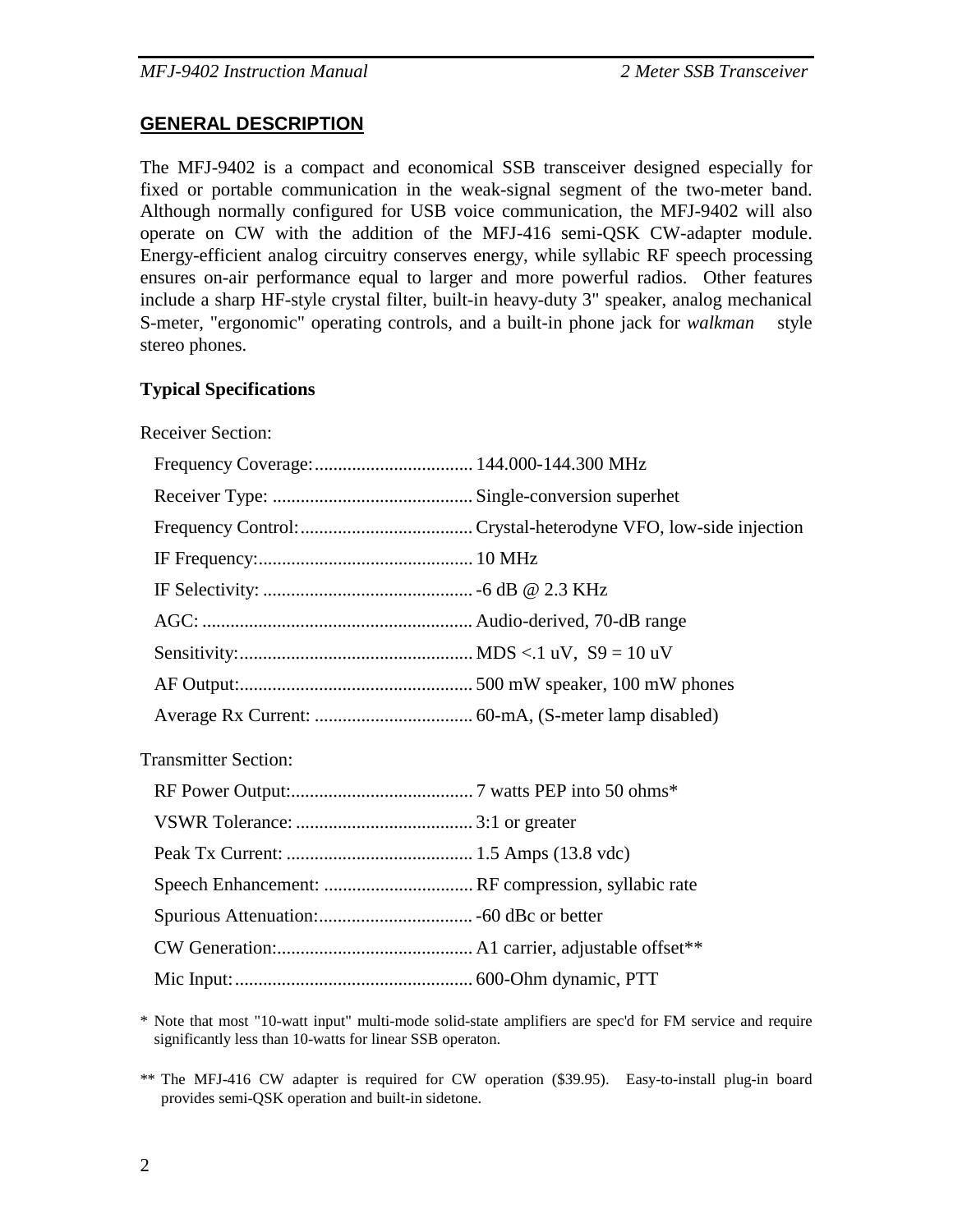## **QUICK-START OPERATING INSTRUCTIONS**

- **Power Supply:** Use any well-regulated 13.8-V DC supply (1.5-amp or greater) or a suitably-rated 14-V battery pack. The MFJ-9402 will also run on 12-volts at slightly reduced RF output. Use a 5.5mm x 2.1 mm coaxial power plug *with the + lead attached to the center pin of the connector* (use Radio Shack 274-1569).
- **Microphone:** The MFJ-290 handheld microphone was especially selected for MFJ-9400-series radios, but virtually any 600-ohm dynamic mic will work if it has a 5-pin DIN connector wired as shown below (use RadioShack 274-003).

 $Pin 3 = PTT$  Line Pin  $4 =$  Mic Line Pin  $1.2.5$  = Ground



**Important Note:** The PTT switch must cut both mic line and PTT line during receive. Never use an amplified microphone--it will overdrive the speech processor.

- **Antenna:** Use any horizontally polarized 2-meter antenna exhibiting a VSWR of 2:1 or less at 144.2 MHz. *Avoid antennas with unknown or high VSWR.* A simple dipole or omni-directional halo may be adequate for local contacts, but a 5-10 element directional yagi will yield vastly superior long-range performance and is strongly recommended (see antenna tips on page 5).
- • **Speech Processor:** The MFJ-9402 features a built-in syllabic speech processor. For best results, hold the mic about 1-inch from your lips and speak normally. *Avoid close-talking or yelling*. The S-meter should deflect about 1/2-scale with normal speech. A *Mic Gain* trimpot is located on the rear panel. The factory-default gain setting is mid-range, or 12-o'clock.
- • **External Power Amplifiers:** The MFJ-9402 is especially designed to compliment most popular 10-watt input 2-meter FM/SSB amplifiers. The *Ext Amp* jack provides ground-closure on transmit to key the amplifier. Be sure to follow *all* amplifier manufacturer's instructions closely and make any needed adjustments to avoid exceeding your amplifier's safe drive level on SSB. In many cases, SSB drive requirements will be significantly lower than those required for FM operation. See amplifier primer and drive-level adjustment instructions on page 4.
- • **Receiver Preamplifiers:** If your external PA features a built-in GaAsFET preamp, try using it. If you observe an audible improvement in *signal-to-noise ratio* on weak signals and a desierable increase in overall sensitivity, you may wish to leave it in line. However, if it makes the background noise dis-proportionately louder than weak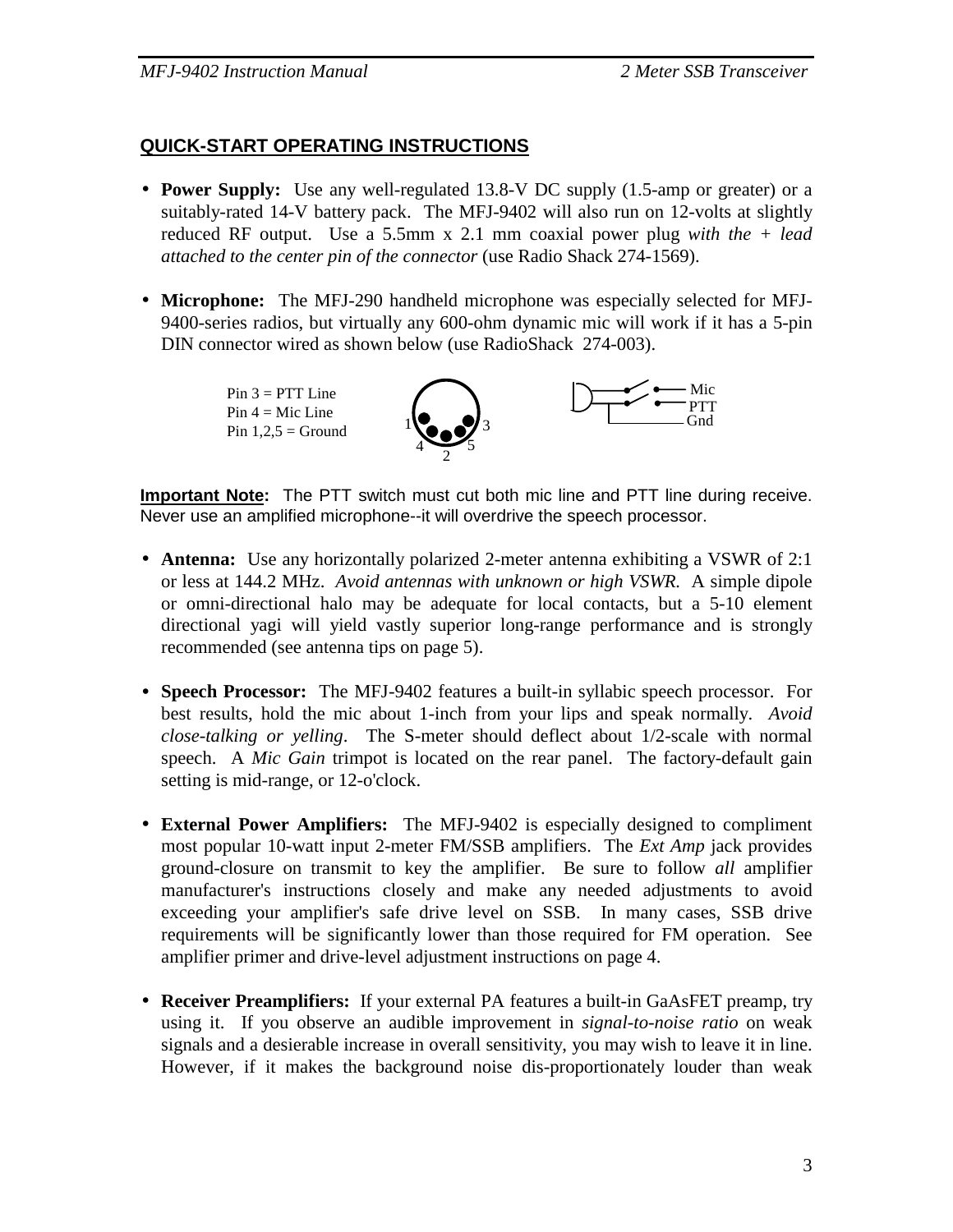*MFJ-9402 Instruction Manual 2 Meter SSB Transceiver* 

signals, leave it off. Also, note that extra preamplification may degrade the radio's overload performance and IMD immunity when strong signals are near-by.

**CONNECTING A MULTI-MODE AMP TO THE MFJ-9402**



**Drive Requirements:** The "10-watt input" rating assigned VHF amps typically refers to FM operation. As illustrated below, SSB drive requirements may be substantially less because of the need to maintain *amplifier linearity*. Overdriving on SSB results in two types of interference-generating non-linearity. First, gain compression causes amplifier IMD performance to deteriorate rapidly, adding distortion to the audio and making your signal needlessly broad. Second, saturation causes flat-topping, a condition that clips the SSB waveform and produces sever splatter. On SSB, your amplifier should always be driven at levels below the point where significant gain compression begins.



**Setting Drive Level:** As a rule-of-thumb, plan to run your VHF amp at *.66 x full-rated FM output power.* For example, if your brick is rated for 150 watts on FM, run it at 100 watts PEP on SSB (.66 x 150 = 99). In most cases, this will keep your amp linear. The MFJ-9402 is normally adjusted for 7-watts PEP output. While this is right for some amps, it may overdrive others. If so, you may reduce drive by re-setting ALC trimpot R73 for the desired level (R73 is located near the antenna connection on the left-rear corner of the PC board--see Page-9 for trimpot locations). To monitor amplifier output, connect a *true peak-reading wattmeter* between the amp and a low-VSWR 50-ohm load (a good antenna will do). To generate a ALC-limited SSB signal, speak loudly into the microphone so the processing meter deflects vigorously. Adjust R73 until your amplifier delivers 66% of its full-rated FM output on the wattmeter. If you use an *average-reading wattmeter* (Bird 43, etc), note that the meter movement will read a lot lower--only about 40-50% of the PEP value with syllabic processing (or 40-50 Watts for a 150-W amp). Also, note that the transceiver's processor meter will read *higher* as you increase ALC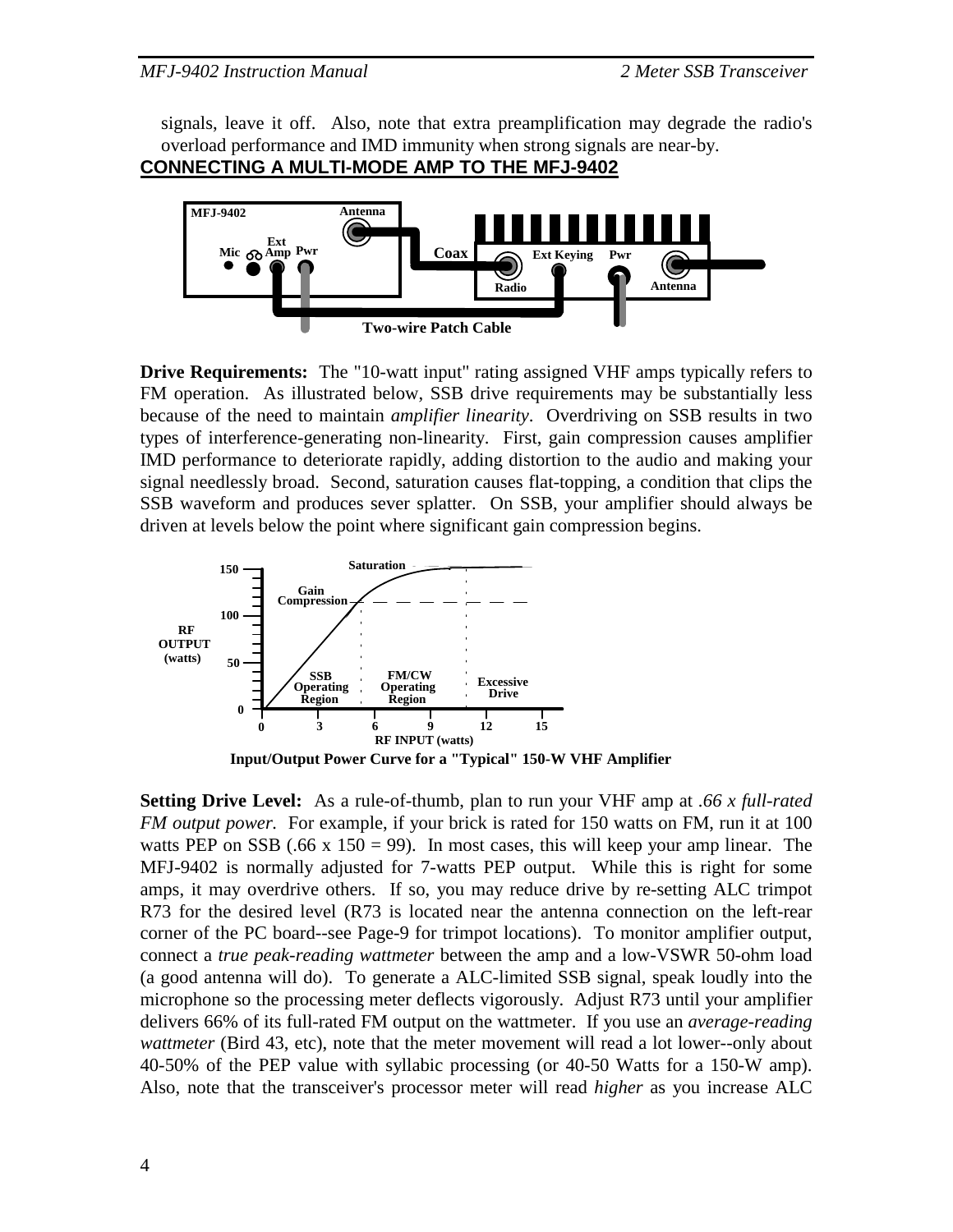voltage and reduce power output. This is normal. Remember, if you overdrive your VHF amp on SSB, the signal won't get any louder--but it's guaranteed to get a lot broader! **MFJ-9402 CONTROL LOCATION AND FUNCTION**



**FRONT PANEL** 

| 1. S-METER:           | Measures signal strength on receive, ALC on transmit |
|-----------------------|------------------------------------------------------|
| 2. POWER:             | Applies power to the radio.                          |
| 3. MIC:               | 5-pin DIN connector for PTT microphone.              |
| 4. XMIT LED:          | Illuminates when transmitter is keyed.               |
| <b>5. KEY:</b>        | 3.5mm mono key jack--used with MFJ-416 CW adapter.   |
| <b>6. VFO TUNING:</b> | Tunes in stations, indicates operating frequency.    |
| 7. FINE TUNE:         | Fine tune control to assist with precise SSB tuning. |
| 8. VOLUME:            | Adjusts listening level.                             |
|                       |                                                      |



**REAR PANEL** 

- **1. MIC GAIN:** Adjusts transmitter audio level (normal setting 12:00).
- **2. EXT AMP:** Keys linear amplifiers--closure to ground on transmit.
- **3. PHONES:** 3.5mm mini-jack wired for stereo headphones
- **4. POWER JACK:** 5.5mm OD, 2.1mm ID, [+] to center pin.
- **5. ANTENNA:** SO-239 for standard 50-Ohm coaxial plug.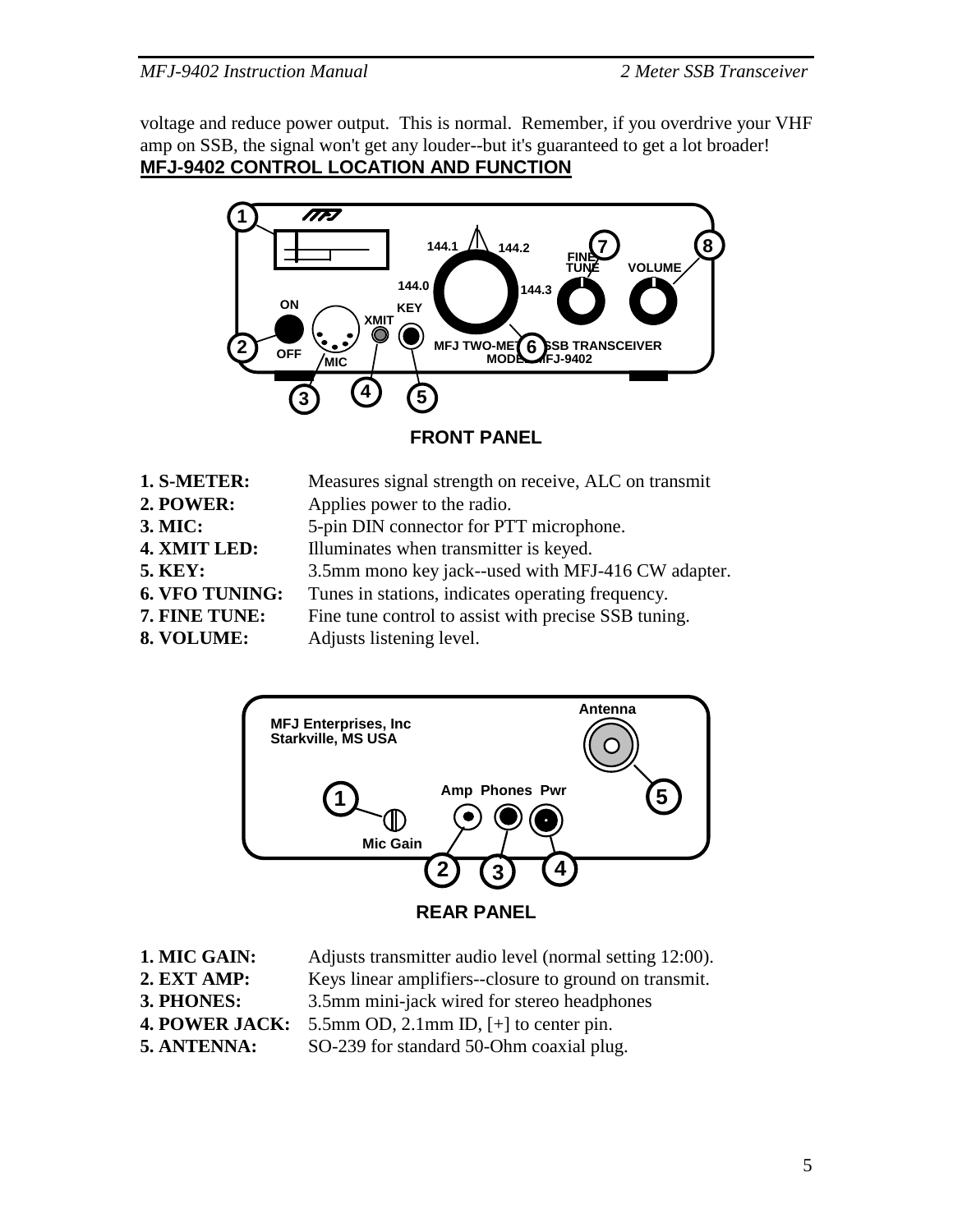## **TWO-METER ANTENNA SYSTEMS**

While serious VHF DXers sometimes construct huge antenna systems, it's quite easy to achieve outstanding results with only a modest installation. Here are some tips for selecting antennas and getting top performance from your new VHF-SSB station:

- • **Antenna Selection:** Before purchasing your antenna, first survey the site where you plan to install it. For a densely wooded area or location with nearby obstructions, consider mounting a smaller light-weight antenna as high as possible to get above RFabsorbing foliage and ground clutter. For open locations, a larger antenna (with more gain) mounted at a lower height may yield better results. Also, assess your "hardware" options. If you have a tower with a strong rotor available, a single long-boom antenna is probably the best choice. However, if you are restricted to a roof-top installation using TV hardware, a mid-size yagi--or a stacked array using two or more short-boom yagis--may make more sense. When starting out, even a single 5 to 10-element yagi on a good TV mast can yield very good results. Remember, VHF antenna systems are easy to expand and upgrade over time, so there's no need to do everything at once!
- **Feedline Routing:** For best performance, 2-meter yagis should be mounted as high and in the clear as possible. However, at 144 MHz, it's also important to factor in feedline loss. If you must add 50 additional feet of coax to gain only 10 feet in height, it may not be worth the trouble! Take time to plan out and measure feedline runs before making a final decision. Also, calculate your anticipated line loss using the data from coax-loss charts. Feedline attenuation greater than 1-2 dB will begin to make a discernible difference in your station's weak signal performance.
- **Coax Cable:** RG8X foam coax may be sufficient for short direct cable runs (no more than 50 feet). However, for longer runs, it really pays to install high-quality low-loss cable such as 9913--or a more-flexible equivalent. Be sure to seal exterior connectors against moisture with silicon compound or rubber tape--water incursion damages lowloss cables very rapidly. To reduce loss, avoid installing unessential in-line devices such as coax switches, barrel splices, and power meters. Also, use premium connectors, install them carefully, and avoid sharp bends or kinks in the feedline.
- **Rotor:** A light-duty TV rotor handles most small or mid-sized yagis, but long-boom arrays require the extra torque and breaking action of a "ham" rotor.
- • **Safety:** Never install antennas where they can accidentally fall and contact power lines or residential entrance cables. For electrical-hazard protection, permanently ground the mast outside the building using a *ground system* with multiple rods. Also, *always* disconnect the feedline from the radio at the first sign of threatening weather (even nearby strikes may damage sensitive receiver circuitry). Finally, never install antennas alone. Make sure *someone* knows where you are and what you are doing so they can render assistance in the event of an unexpected problem or accident.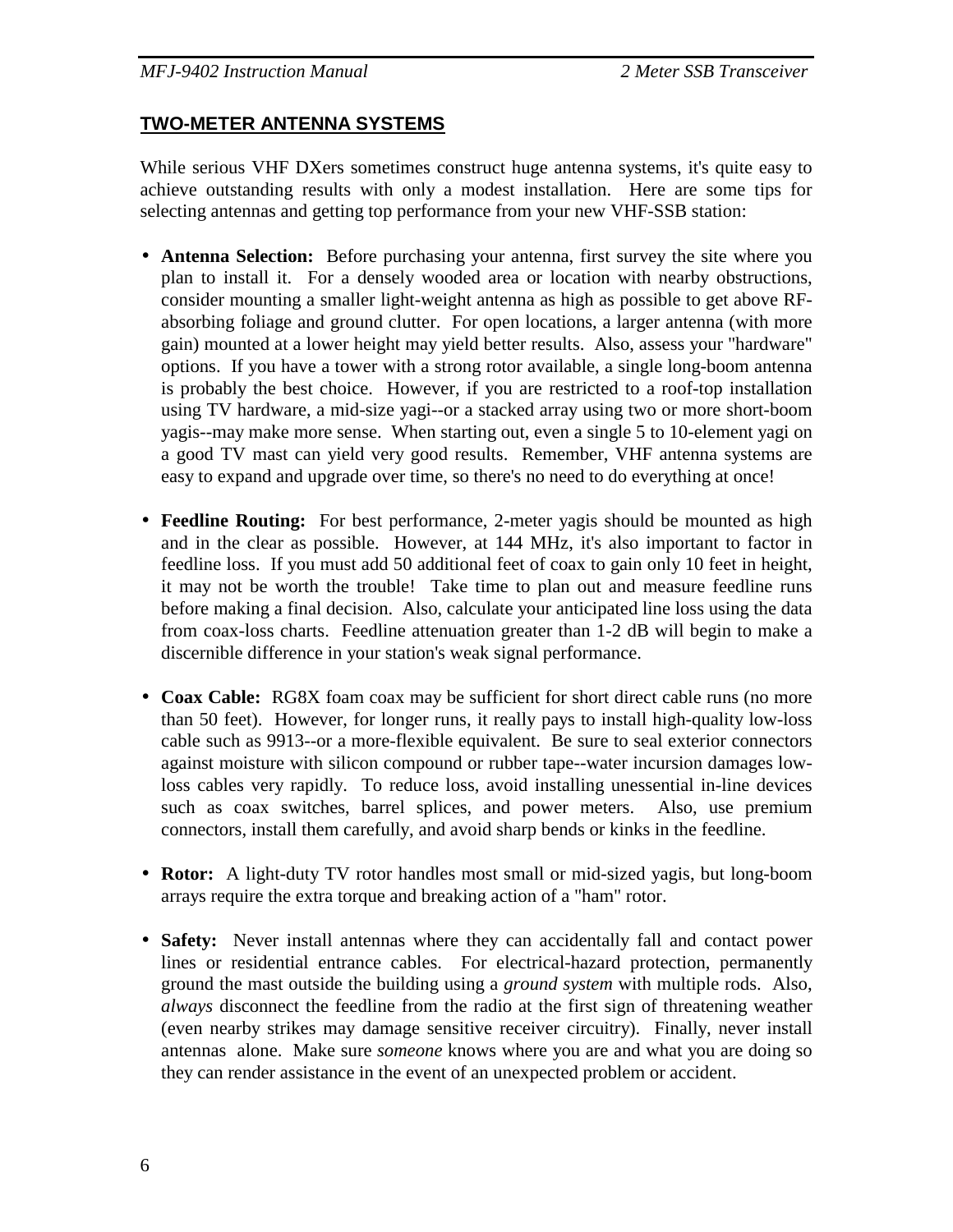### **OPERATING ON TWO METER SSB**

Unlike the HF amateur bands, there is relatively little atmospheric background noise on 2-meter SSB to cover up extremely weak signals. Because of this benefit, even modestlyequipped stations can expect to communicate routinely over distances ranging from 75 to 150 miles without using repeaters or relying on band openings. Of course, when band openings do occur, the communication range may increase significantly. Here are some of the more common forms of 2-meter "skip":

**Tropospheric Enhancement:** Tropospheric bending, or "tropo", is the most common form of "lift" at 144 MHz. Tropo occurs when warm air overrides entrenched cold air, forming a thermal barrier aloft. Instead of passing into space, VHF radio waves duct along this barrier, extending communication well beyond 100 miles--to as much as 1000 miles or more. Watch for signs of tropo on VHF-TV, FM Broadcast, or two-meter FM.

**Auroral Enhancement:** "Aurora" most often appears in the early evening hours around the spring and fall equinox on days when the NBS K-index is over 4. Be sure to use CW on 2-meters. Unlike at 6-meters, SSB becomes too "buzzy" and distorted copy on the higher bands. Point your beam North and listen for DX up to 800 miles away.

**Meteor Scatter:** Random meteor bursts normally enhance distant signals for only a few seconds. However, during a shower or storm, meteors may hit frequently enough to support complete two-way exchanges of QSO information. This can yield fantastic DX. Watch your favorite magazine's VHF column for predicted meteor shower dates.

**Sporadic E:** Look for "E-skip" during June-July, and again in November-December-around the summer and winter solstice. E openings are much shorter and less frequent on 2-meters than on 6 and 10, but they are dramatic--yielding contacts of 1200 miles or more.

**EME:** Earth-Moon-Earth propagation involves bouncing SSB or CW signals off the moon to work world-wide DX. While you won't achieve 2-way "moon-bounce" with a 5 element yagi and 10 watts, many have done it on CW using only a 160-Watt brick and a single medium or long-boom yagi. Monitor the low edge of the band for EME activity when the moon is full and low on the horizon. You might be pleasantly suprised by what you'll hear--and work!

## **GRID SQUARES**

On VHF SSB, the maidenhead world-wide grid locator system is used to identify approximate station location (see the U.S. map provided at the back of this manual). A typical QSO report might go, "You're 5-by-6 in Echo Mike 52". This means, "your Q5 signal is S-6 here in grid square EM52" (central Mississippi). VHF operators collect new "grids" the same way HF hams collect states and countries. Most VHF contest scores and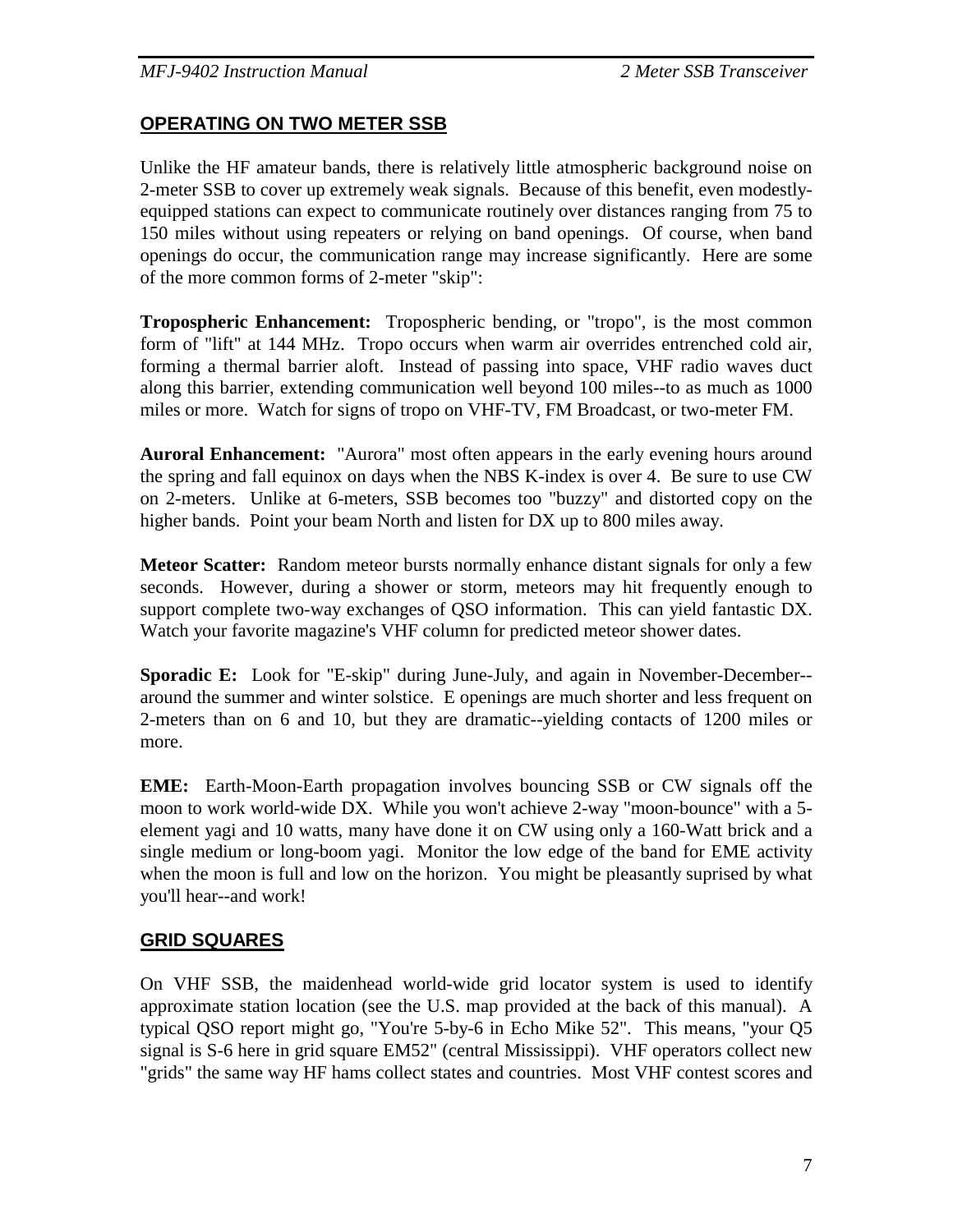awards are based upon the grid locator system. Know your grid--you'll be asked for it often!

# **THEORY OF OPERATION**

**General:** The MFJ-9402 is a 7-Watt USB voice transceiver covering 144.0-144.3 MHz. CW operation may be added with the addition of the MFJ-416 plug-in CW adapter.

**Receiver:** Bandpass filter L1/L2 pre-selects incoming 144 MHz signals prior to preamplification by Q1. U1 down-converts received signals to 10 MHz, where ladder filter Y1-Y6 sets a 2.3 kHz USB message-channel bandwidth. IF amplifier U2 boosts and levels the filtered SSB signal using audio-derived AGC. Product detector U3 self-injects 10-MHz LO and demodulates the USB signal, routing recovered audio to op-amp U4a for amplification. U4a drives AGC amp Q3/Q4 and AF-power amp U5. Switch Q2 selects between a slow AGC rate in receive mode and a fast (syllabic) ALC rate in transmit.

**Transmitter:** Mic-amp U4b and BFO U3 drive balanced modulator U7. DSB output is routed to IF filter Y1-Y6, which strips the unwanted sideband and shapes audio response. U2 then amplifies and levels the 10-MHz USB IF signal using RF-derived ALC. Transmit mixer U8 combines IF and VFO signals, and the 144 MHz product is selected by filter L9/10. RF amplifier Q10 boosts this signal prior to additional filtering at L11/12. Driver MMIC Q11 boosts RF level to +5 dBm PEP for final amplification. PA stage U11, a 2-stage linear RF-power module, delivers approximately 7-watts PEP on SSB and 5-8 watts CW. Output is fed through a half-wave harmonic filter at L13/14 and routed to T/R relay K1. During transmit, PTT switch Q9 drives T/R relay K1.

**Mixing VFO:** Mixer U6 combines an internally-generated 6-MHz VFO signal with 128- MHz LO generated by crystal-oscillator/tripler Q6. The mixer's 134-MHz product is selected at L6/L7 and fed to buffer Q7. The output of Q7 is filtered at L8 and levelcorrected for driving U1 and U8.

**Regulation and Protection:** Adjustable monolithic regulator U9 sets Vcc at 10.25 volts for most of the radio's low-level stages. Regulator U10 supplies 5 Volts to the mixing VFO, and U12 biases the PA module on during transmit. A crowbar at D10 protects circuitry from accidental reverse-polarity damage.

**Amplifier Keying:** FET switch Q13 provides ground-path closure for keying an external linear amplifier when the transceiver is in transmit mode.

**MFJ-416 CW Adapter (optional):** On initial key contact, RC-timed switching establishes semi-QSK operation by activating the PTT line and re-biasing the radio's finetune varactor for CW offset (offset is adjustable). To generate CW characters, additional switching unbalances SSB modulator U7--forcing it to generate A1 carrier. Switching also powers a built-in 2.8-kHz sounder to provide sidetone (internal sidetone may be defeated when using a keyer with sidetone).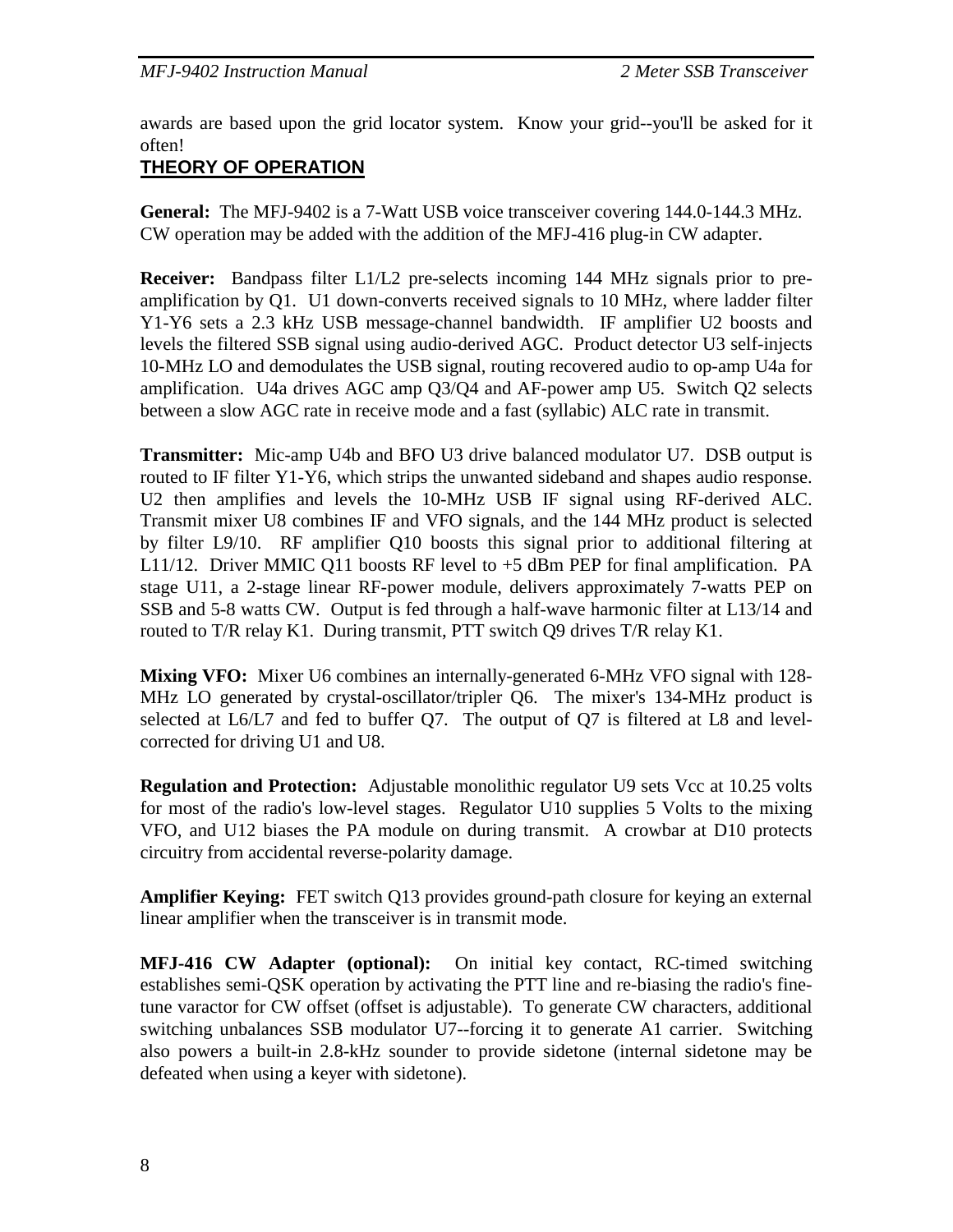#### *MFJ-9402 Instruction Manual 2 Meter SSB Transceiver*



### **BLOCK DIAGRAM, MFJ-9402 TWO-METER SSB TRANSCEIVER**

#### **MFJ-9402 Internal Adjustments: (see pictorial on page 9)**

**[1] Voltage Regulator:** Adjust V-REG trimpot for 10.25V on tab of U9 [15].

**[2] RSSI Threshold:** Adjust AGC trimpot for 4.3 V at RSSI test point [13].

**[3] Meter Zero:** Adjust M-ZERO trimpot for zero meter reading w/o signal.

**[4] IF Transformers:** Peak IF cans T1,T2 for best receiver sensitivity.

**[5] RF Transformers:** Peak RF coils L1,L2 for best receiver sensitivity.

**[6] BFO:** Set BFO trimcap so skirt peak corresponds with 600-Hz beat note.\*

**[7] VFO Cal:** Tune signal generator and VFO to 144.200 MHz, set L3 for zero beat.

**[8] Mixing VFO:** Peak L5,L6,L7,L8 for best receiver sensitivity.

**[9] Carrier Balance:** Set BAL trimpot for minimum carrier.

**[10] Mic Gain:** Set trimpot to preference--12-o'clock position is factory default.

**[11] Transmitter Bandpass Filters:** Install a shorting plug at [12] to insert carrier, and turn ALC trimpot [14] clockwise to disable ALC line. The meter should not move on TX. Key mic and peak L9,L10,L11,L12 for maximum output on a RF Wattmeter. After aligning, remove shorting plug and restore ALC trimpot to previous setting.

**[12] Carrier Insert:** Shorting plug location to insert carrier for tuning driver trimpots.

**[13] RSSI Test Point:** Used when setting RSSI trimpot [2].

[14] **ALC Level:** Key mic and speak, adjust ALC trimpot for 1/2-scale meter deflection. **[15] V-REG Test Point:** Set V-REG trimpot [1] for 10.25-V on regulator tab.

\* Resetting BFO will change audio characteristics, also may unbalance carrier.

<sup>\*\*</sup> If CAR BAL alone doesn't produce -40dBc null, interactively adjust BAL and T3.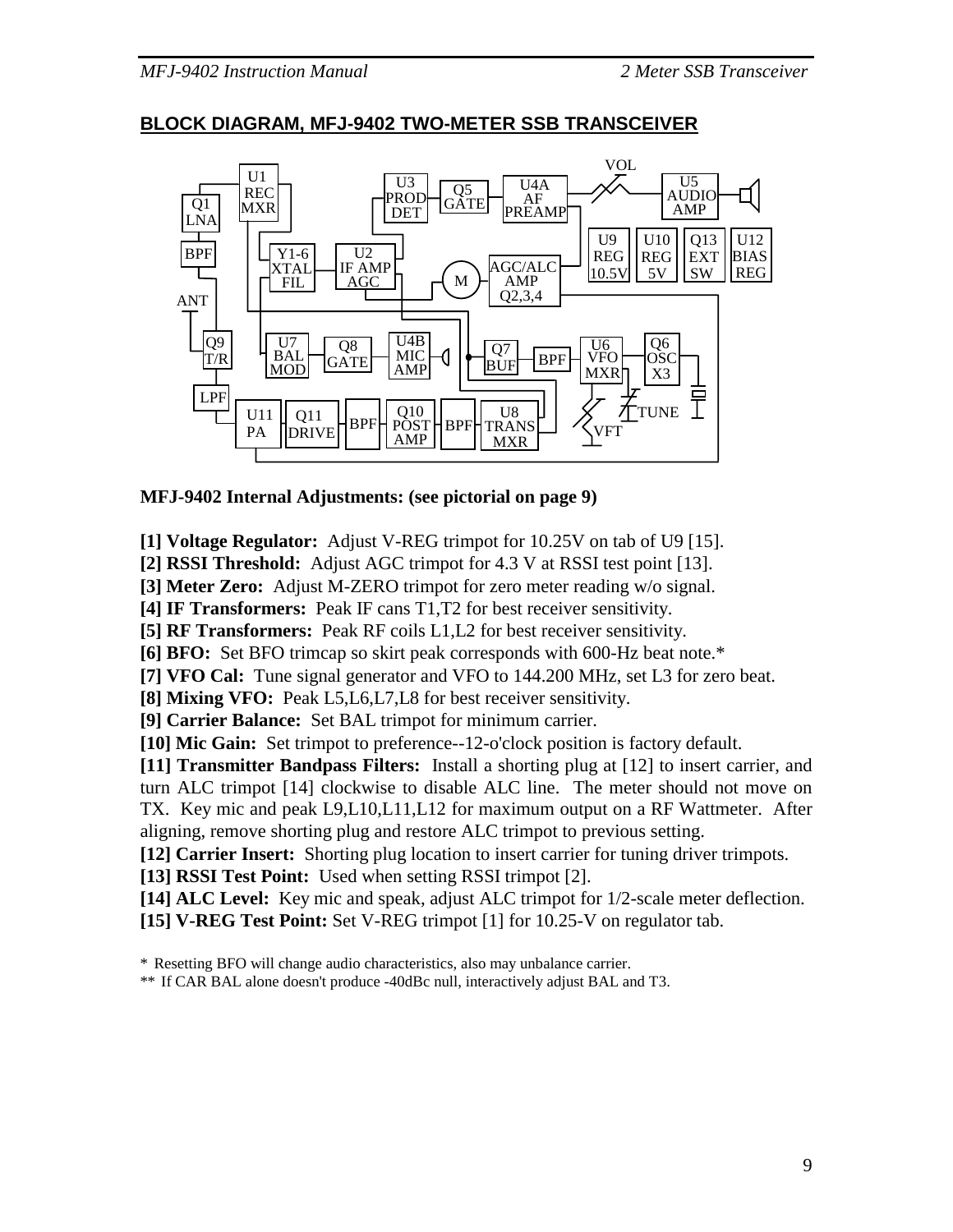## **PICTORIAL DIAGRAM -- INTERNAL ADJUSTMENT LOCATIONS**



**IMPORTANT WARNING:** The tune-up information provided in this manual does not constitute a step-by-step guide for aligning the MFJ-9402. If you lack the test equipment, experience, and skills to align VHF SSB transceivers, do not attempt to make these adjustments on your own! Far better to contact the MFJ factory for assistance. Mis-alignment may cause permanent damage to your unit or may result in interference to other radio services in violation of FCC rules. MFJ cannot be held responsible for the performance of radios that have been improperly tampered with or mis-adjusted.

# **TECHNICAL ASSISTANCE**

If you have any problem with this unit first check the appropriate section of this manual. If the manual does not reference your problem or your problem is not solved by reading the manual, you may call *MFJ Technical Service* at **601-323-0549** or the *MFJ Factory* at **601-323-5869**. You will be best helped if you have your unit, manual and all information on your station handy so you can answer any questions the technicians may ask.

You can also send questions by mail to MFJ Enterprises, Inc., 300 Industrial Park Road, Starkville, MS 39759; by Facsimile (FAX) to 601-323-6551; or by email to techinfo@mfjenterprises.com. Send a complete description of your problem, an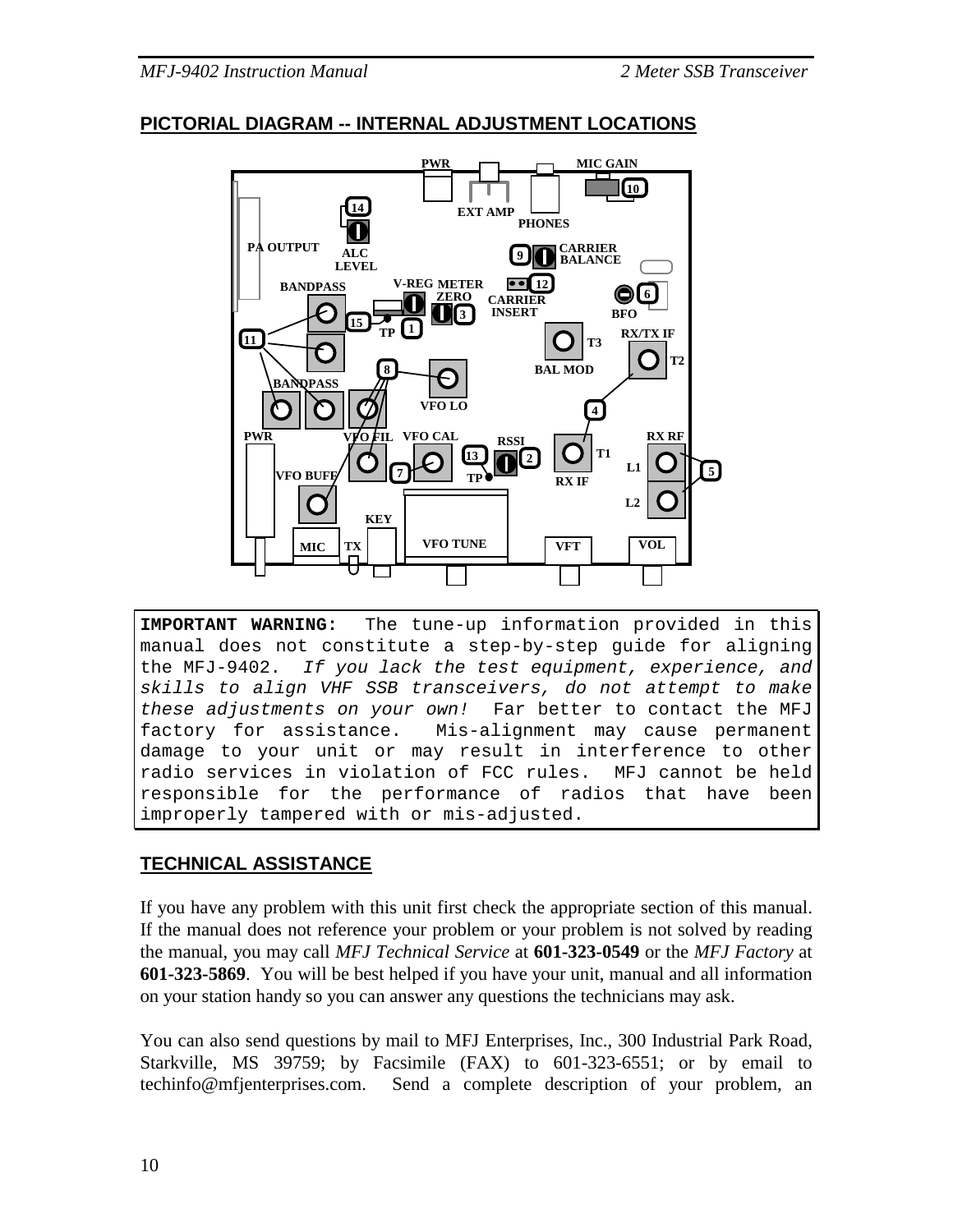explanation of exactly how you are using your unit, and a complete description of your station.

## **TROUBLESHOOTING GUIDE**

 **Radio does not power up:** Check power plug, power lead, and power supply. Also, check reverse-polarity protection fuse (etched on the pc board next to power jack J3). If open, install a 3-A pig-tail fuse above the pc fuse using the holes at each end.

 **No signals received:** Check antenna and feedline for breaks or shorts.

 **Spurious signals received:** Look for interference from nearby computers, modems, TVs, cordless phones, or other devices that may emit spurious 144-MHz signals.

 **Erratic transmit:** Check antenna VSWR. Also, check battery or power supply voltage. If supply drops below 12V under load, the radio's regulator will "drop out" and operation will become erratic. If you operate from a 12-V battery, reduce the V-REG trimpot for 10.0 Volts to ensure regulation (measure on U9 regulator tab).

 **High meter deflection on transmit, low RF output:** ALC voltage may be set incorrectly--*or--*the antenna impedance may be much higher than the specified 50 ohms. Check for a open feedline or for excessive VSWR. If okay, adjust R73 for mid-scale deflection into a 50-ohm dummy load with normal speech.

 **Splatter, low meter deflection:** ALC voltage (trimpot R73) may be incorrectly set- *or--*antenna load impedance may be much lower than the specified 50 ohms. Look for a shorted feedline or excessive VSWR. If okay, adjust R73 for mid-scale deflection into a 50-ohm load with normal speech.

 **S-meter does not return to zero:** Confirm V-REG (R78) is set for 10.25V on tab of U9 and AGC threshold (R11) is set for 4.3V at RSSI test point (w/o signal). When both voltage are set, adjust the Meter Zero trimpot (R17) for zero meter deflection.

**Poor carrier suppression:** Connect radio to a dummy load and turn the Mic Gain trimpot (R52) fully off. Monitor your operating frequency with a two-meter receiver- -a FM-HT or scanner will work for checking unmodulated carrier. Key the MFJ-9402 PTT switch carefully adjust Carrier Balance trimpot (R57) for minimum signal in the monitor. If you cannot obtain a minimum of -40dBc suppression, detune T3 slightly and re-try.

 **Low or distorted transmit audio:** Check to see if the mic gain is set too low. Also, make sure you are using a 600-Ohm low-Z dynamic microphone.

 **Excessive background noise or hum on signal:** Mic gain may be set too high for ambient noise conditions. Also, the dynamic mic element may be too close to a large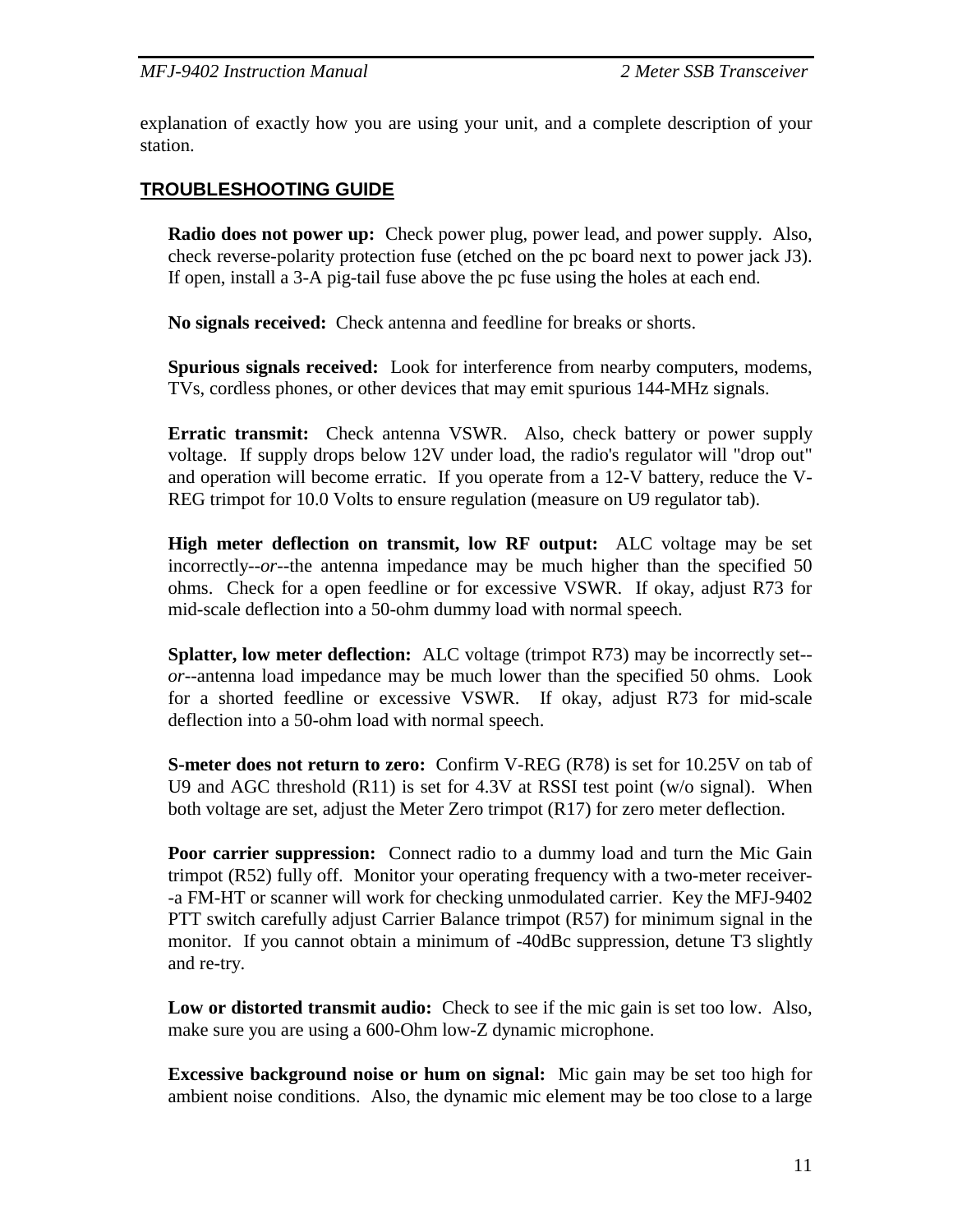power supply transformer or electric motor. Move mic away and see if hum disappears.

# **SCHEMATIC**